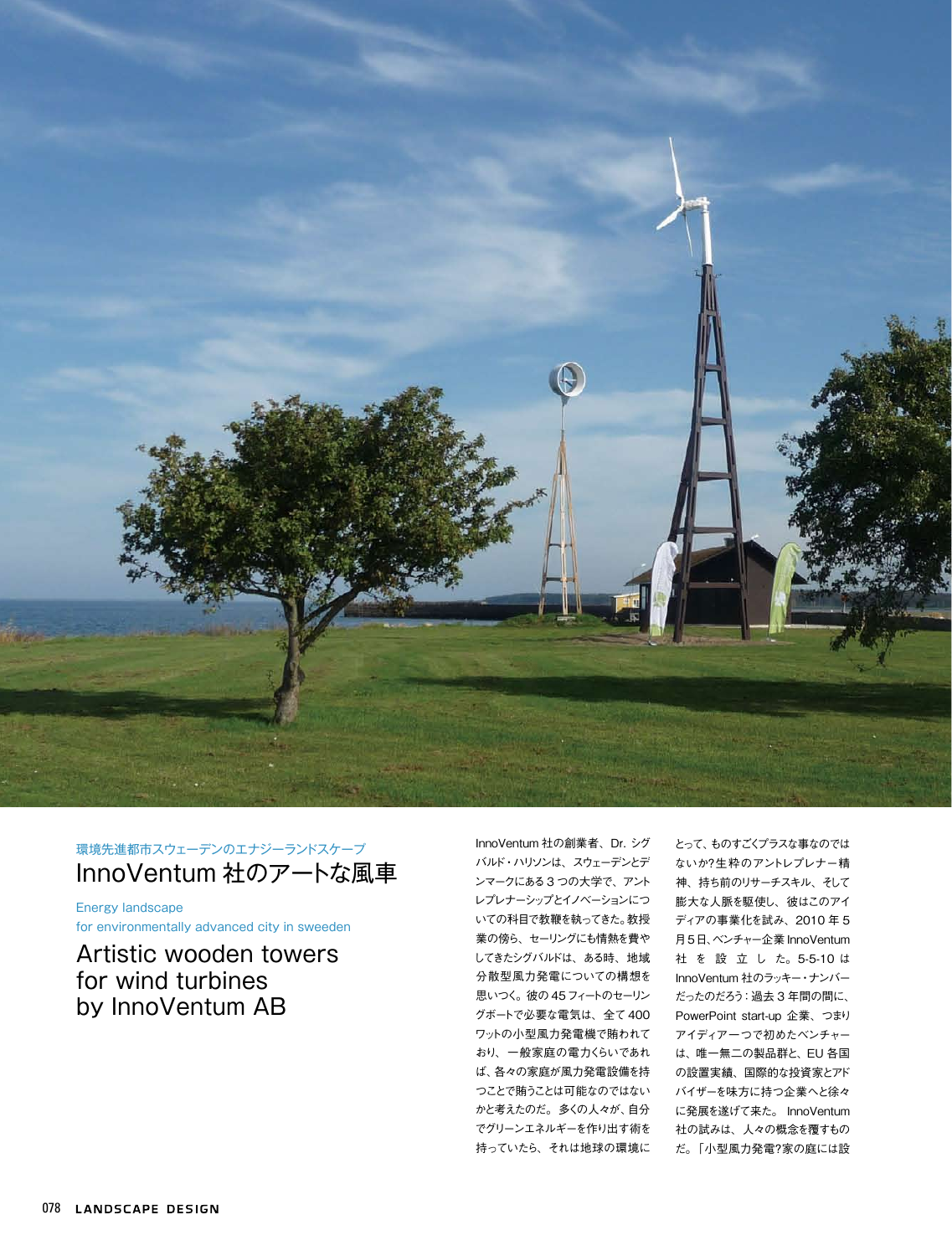

Installation in Mörbylånga, Sweden

置しないで!」という人々の意見を「小 型風力発電で、家の庭にちょっとした ツイストを効かせようか」と考えを一変 させることができる製品の提案であ る。見た目が美しく洗練され、良く作 り込みがされた風力発電ソリューショ ンは、純粋に機能を果たすだけで、飾 り気のない製品が主流の小型風力 発電市場に一石を投じるに違いな い。 InnoVentum 社は、審美性の 高いタワーと、最新で安定したオペ レーションを行う小型風力発電機を組 み合わせて提供する努力を惜しまな い。小型風力発電ソリューションは、 いまだかつてない、美しく機能的とい う段階に突入したのだ。InnoVentum 社の社訓は、アート、イノベーション、

そして持続可能性。小型風力発電ソ リューションと、今年からは太陽光発 電と風力発電を組み合わせたハイブ リッド・ソリューションで、クリーンなエ ネルギーを一般家庭やオフィスビルな どに提供する。

### なぜ木製なのか?

小 型 風 力 発 電 機 を 支 え る InnoVentum 社 の 純 木 製 Dali タ ワーは、ヨーロッパの著名な研究機 関、 The Faculty of Engineering at Lund University (LTH/ スウェー デ ン ) と、École Nationale Supérieure des Technologies et Industries du Bois(ENSTIB/フラ ンス)の協力の元、研究・開発され ている。シュールレアリズム芸術のサ

Several years ago Sigvald Harryson, then university professor teaching entrepreneurship and innovation at three universities in Sweden and Denmark, started exploring the concept of decentralized wind energy production. Being a passionate sailor, he discovered that a small 400-watt wind turbine can supply a modern, well-equipped 45 foot sailing yacht with all the energy it needs. So, why not a household? Wouldn't it be beneficial for our planet if we all had the means to harvest green energy that is so generously given to us by Mother Nature? In a truly entrepreneurial spirit, he researched international business environment and industry specifics, utilized his vast network to generate ideas and staff the new venture and finally registered the new company officially on the 5th of May 2010. The 5-5-10 magic number combination proved to be lucky for InnoVentum: over three years of its existence it has evolved from being a "PowerPoint startup" to a company with its own unique range of products, installations across three countries (Sweden, France and Holland), a board of investors and advisors and extensive media presence across several countries. InnoVentum took up a serious challenge: to sway public opinion from "Not In My Back Yard" to "Give My Garden a Twist" - by providing aesthetically refined and artfully crafted wind energy solutions rather than purely functional, nofrills wind turbines that dominate the small-scale wind energy market. InnoVentum puts a lot of

time and effort into matching state of the art wind turbines with the artistic towers that bring installations to a completely new aesthetic level. The company adopted the philosophy of Art, Innovation and Sustainability and now provides innovative small wind turbines as well as hybrid wind-solar solutions for homes, municipalities and businesses.

#### Why wooden towers?

To offer products with the lowest possible carbon impact and superior performance, InnoVentum makes towers of wood instead of steel. InnoVentum's unique wooden tower designs are bound to turn heads: the connection with surrealist art gives every installation a design feel. But wood is also a wise practical choice of lightweight and durable material: the tower can be erected with ease and once up has an expected lifetime of more than 20 years. InnoVentum wooden towers have been developed in collaboration with the leading European universities such as Lund University, Sweden and École Nationale Supérieure des Technologies et Industries du Bois (ENSTIB), France.

The wooden towers are stronger and lighter than steel analogues making them easier to erect and more environmentally friendly to transport. Furthermore, while steel towers typically magnify vibrations, the natural fibers in wood reduce them. Wood has the unique ability to capture and store carbon dioxide  $(CO<sub>2</sub>)$  while reducing carbon sources. There are 2 ways to reduce  $CO<sub>2</sub>$  in the atmosphere: reduce emissions or "carbon sources" or remove CO<sub>2</sub>



"To reach and sustain innovation leadership is simply about making the impossible possible"

CEO/Dr. Sigvald Harryson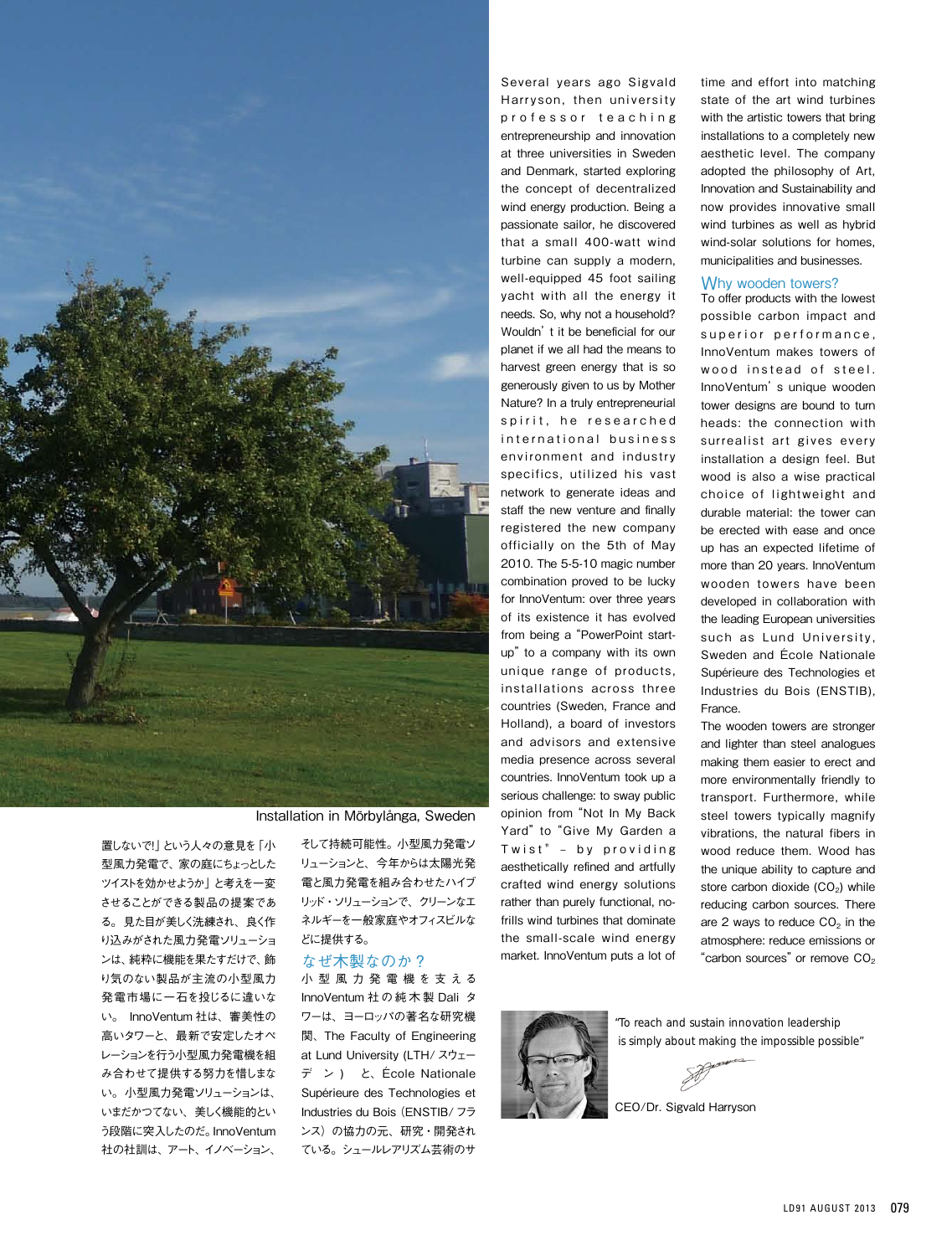

ルバドール・ダリの作品などからインス ピレーションを受けてデザインされたこ の InnoVentum 社の小型風力発電 ソリューションは、日本の小型風力発 電ソリューション市場で秀でた存在に なるだろう。

● Dali タワーは、鉄製タワーよりも丈 夫、且つ設置が容易にできる。軽量 のため輸送がしやすく、輸送コストと 環境負荷も軽減できる。

●鉄製タワーは、風車による振動を 増幅するのに対し、Daliタワーの木 の天然繊維には、その振動を吸収す る効果がある。

●空気中の CO<sub>2</sub>を削減するには、二 つの方法がある: 一つは、CO<sub>2</sub> の排 出を抑えるか「炭素源」を抑えること。 二つ目は、「二酸化炭素吸収源」を 増やすことである。Daliタワーにも使 用されている木には、この二つを同時 に行う能力がある。1㎥辺り木製建材 は、他の建材とくらべて平均で 1.1t の CO<sub>2</sub> の排出を削減すると言われて いる。この建材が生きている樹木であ る間に吸い込む0.9tの CO<sub>2</sub>を加える と、InnoVentum 社が使用する材料 には、CO2を「削減する」効果が大 きく期待できる。

使用する木材はスウェーデン産のパ イン材。スウェーデンの森林でゆっくり と育ったパイン・ツリーは、均一な木 目が特徴で品質が非常に安定したパ イン材となる。Daliタワー用に切り出 された一枚板は、含浸圧縮加工が施 され、黴や虫、湿気をシャットアウトし、 長期間の野外の使用で高い耐久性 を示す質の高いタワーに生まれ変わ る。

## Giraffe は、自然の活力を都 市の力へ

最近 InnoVentum 社は、グリーンな 都市開発に貢献する方法に注目し始 めている。太陽光発電と、風力発電 を組み合わせ、Giraffe – キリンという

新製品を今年 5 月に発表した。カー ポート兼 EV(電気自動車) 充電ス テーションで、風力発電機と太陽光 発電機の両方を搭載したハイブリッ ド・ソリューション。風は弱いが太陽 が照りつける日中または、強い風が吹 く夜間も、時間帯を問わず一年 365 日発電を続ける。

設置するエリアの風況や、日照時間 にもよるが、年間発電量は、約5,000 〜 9,000 kWhを期待できる。 再生 可能エネルギーで発電した電気を利 用して、EVを運転する。まさに持続 可能な社会の市民のための製品とい える。グリッドにつなげば、自宅やオ フィス用の電源としても利用が可能で ある。5月にマルメ市で行われた、ヨー ロッパを中心に140カ国以上の国々 が毎年視聴する一大イベント the Eurovision Song Contest (ABBA や Domenico Modugnoもここから ブレイクしたことで有名 ) の会場で Giraffe が、多くのメディアの注目を集 めた。6月2 日と3 日、マルメ市が主 催したオーレスンド電気自動車ラリー (Öresund Electric Car Rally)と同 時 開 催 さ れ た InnoVentum の Giraffe のためのイベント、Green Vheicle Day では、Tesla Motors や Bombardier、Nissan Leaf、 Mitsubishi i-MiEVなど多くのEVが 集い多くの人の関心を集めた。

Giraffeという名前は、キリンがエネル ギーを効率よく活用する特性があるこ とから、縁起を担いで命名されている。 一説によると、ラクダよりもエネルギー を効率よく貯蓄し、利用するのだとか。 InnoVentum社は、Giraffeを使用し、 よりグリーンな地球環境の実現を試 みている。



and store it - increasing "carbon sinks". Wood has the unique ability to do both. Each cubic metre of wood saves a total of two tons of CO<sub>2</sub>. Every cubic metre of wood used as a substitute for other building materials reduces CO<sub>2</sub> emissions by an average of 1.1 ton  $CO<sub>2</sub>$ . If this is added to the 0.9 tons of CO2 stored in wood, we get two tons of  $CO<sub>2</sub>$ . The wood used for the InnoVentum tower production is Swedish pine, which is known for its high quality. Over the average lifetime of 45 years, each pine tree will have absorbed a considerable amount of carbon dioxide providing a carbon-negative start for the InnoVentum towers. The raw timber is pressure impregnated before it becomes a wooden tower - ideal for the open-air use, staying unaffected by fungi and humidity over its lifetime.

## The Giraffe: bringing the African savannah to the urban environment

InnoVentum isincreasingly intere sted in green urban development. In an attempt to combine already popular in urban environment solar energy with wind power suitable for city applications, the company has developed a hybrid carport and power station incorporating 16 solar panels and a wind turbine with power capacity ranging from 1.75 to 3.5 kW. The solution provides from 5,000 to 9,000kWh of green energy annually (depending on wind conditions and insolation level), while offering protection against rain and sun – ideal to charge and

shelter an electric vehicle. This product triggered significant interest from public authorities and organisations in Sweden. InnoVentum was recently given the opportunity to make a flagship installation at the Eurovision Song Contest site (near Malmö Arena, supported by Malmö Municipality) and another one in the West Harbour in Malmö.

As InnoVentum grows, it strives to spread the word about sustainability and ecological living more forcefully. In an attempt to draw public attention to green urban mobility in cities, InnoVentum joined forces with the Öresund Electric Car Rally organised by Malmö Municipality and invited a number of ecominded companies such as Tesla Motors and Bombardier to celebrate Green Vehicle Days on June 2-3, 2013. The event proved to be a success opening new perspectives for the Giraffe power station in urban landscape

If you were wondering why the power station is called the Giraffe here is the answer.

Firstly, there is a certain visual similarity. Secondly, in nature, the giraffe manages to preserve its energy stores better than the well-known epitome of energy storage – the camel. InnoVentum designed the Giraffe to be the most resource efficient green power station and as friendly to our Planet as possible!